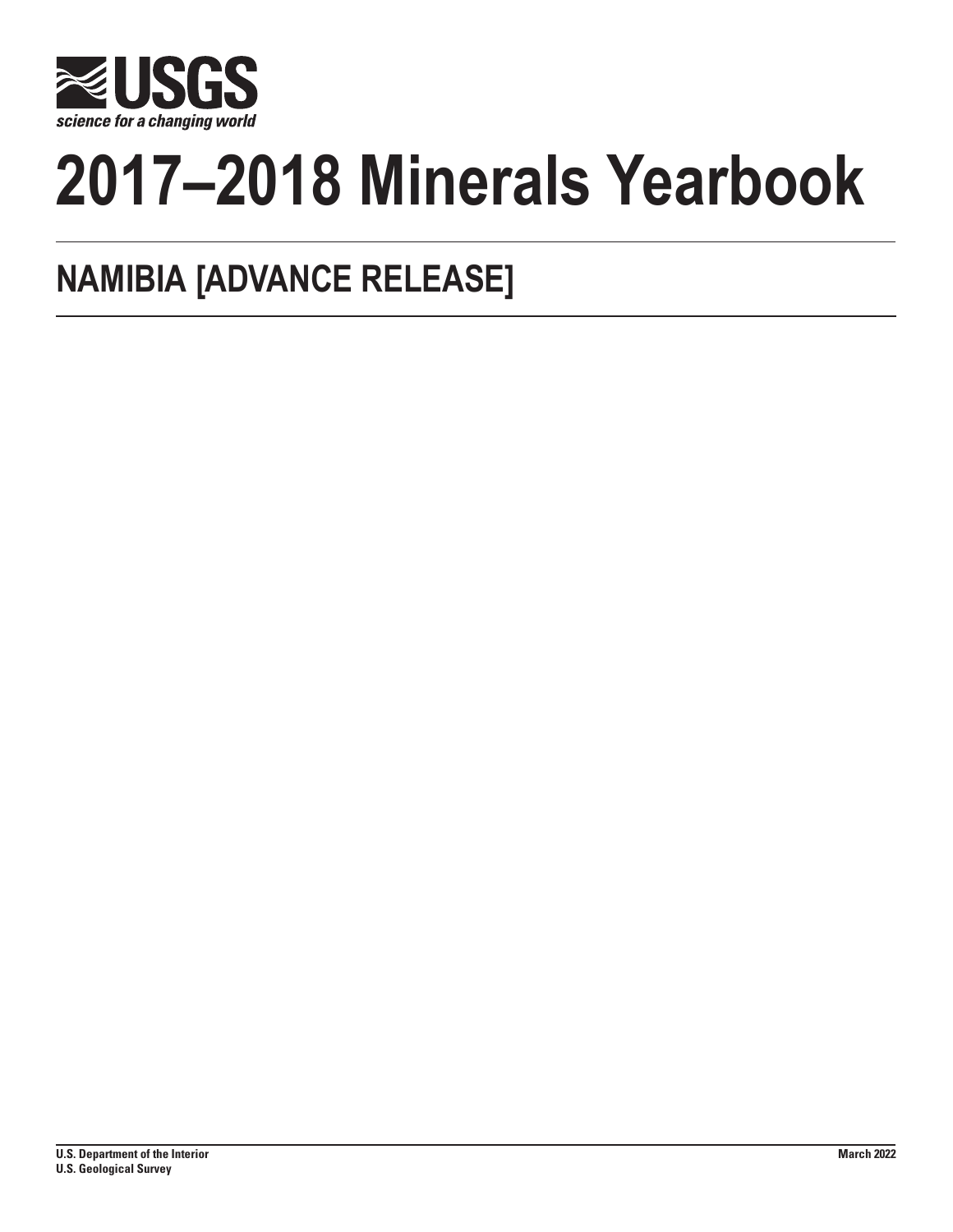# **The Mineral Industry of Namibia**

# By James J. Barry and Meralis Plaza-Toledo

#### **Note: In this chapter, information for 2017 is followed by information for 2018.**

In 2017, the diamond sector continued to be a significant contributor to Namibia's economy. In terms of the total value of its rough diamond production (\$1 billion), the country ranked sixth after Angola. Namibia was ranked ninth in the world in terms of rough diamond production by weight (carats). Namibia's total diamond exports were valued at about \$979 million (about 1.9 million carats of diamond) in 2017 (Kimberley Process Certification Scheme, 2018).

According to the World Nuclear Association, Namibia's Rössing Mine and Langer Heinrich Mine had a combined production capacity equivalent to 10% of the world's uranium output; the Langer Heinrich Mine was one of the top-ranked producing uranium mines in the world. The country was the third-ranked producer of arsenic trioxide, after China and Morocco, accounting for 5% of world production. Metals and metallic minerals produced in the country included copper, gold, lead, manganese, silver, and zinc. In addition to diamond, industrial minerals produced included arsenic trioxide, cement, fluorspar, graphite, lithium, salt, and sulfuric acid (table 1; George, 2019; World Nuclear Association, 2019).

#### **Minerals in the National Economy**

In 2017, Namibia's nominal gross domestic product (GDP) was \$13.3 billion,<sup>1</sup> and real GDP decreased by 0.9% compared with that of 2016. Mining and quarrying contributed 12.1% to the country's GDP. The mining sector (including refined metals and cut and polished diamond) accounted for 59% of Namibia's total exports, by value. In 2017, diamond and metallic ores, including uranium, were among the top export commodities (Namibia Statistics Agency, 2018, p. 6, 22–23, 33; World Bank, The, 2019).

Mining in Namibia is regulated by the Minerals (Prospecting and Mining) Act 33 of 1992. Petroleum exploration and production are regulated by the Petroleum Laws Amendment Act (1998). The total number of people employed in the mineral sector in 2017, including temporary employees and full-time contractors, was about 16,900 compared with about 15,700 in 2016. About 17% of the 9,390 people permanently employed (nontemporary and noncontractor) in the sector worked for Namdeb Diamond Corp. (Pty) Ltd. (Namdeb); 17%, for Swakop Uranium; about 10% each, for Rössing Uranium Ltd. and De Beers Marine Namibia (Pty) (Debmarine); 9%, for B2Gold Namibia (Pty) Ltd., and 8%, for Skorpion Zinc and Namzinc (Pty) Ltd. (Chamber of Mines of Namibia, 2018, p. 18, 71–72, African Mining Legislation Atlas, 2019).

#### Namibia—2017–2018 [ADVANCE RELEASE] 31.1

#### **Production**

In 2017, manganese mine production increased by an estimated 67% (gross weight) and 65% (Mn content); uranium, by 16%; sulfur, by 15%; diamond, by 13%; copper (smelter), by 11%; and gold, by 10%. Notable decreases included arsenic trioxide, by 63%, and silver mine production, by 20%. Data on mineral production are in table 1.

#### **Structure of the Mineral Industry**

Most mining operations in Namibia were privately owned. The diamond-mining company Namdeb Holdings Pty. Ltd. was owned by De Beers Group of the United Kingdom (50%) and the Government (50%). Additionally, the Government held minority interests in Sakawe Mining Corp. (8%) and Rössing Uranium Ltd. (3%). Table 2 is a list of major mineral industry facilities.

#### **Commodity Review**

#### *Metals*

**Arsenic and Copper.**—In 2017 the Tschudi open pit mine, operated by Weatherly International plc of the United Kingdom, produced 14,759 metric tons (t) of copper cathode. Production was 13% below the nameplate target of 17,000 t owing to slower leaching rates. As of 2017, the Matchless and the Otjihase underground mines, also owned by Weatherly, continued to be on care-and-maintenance status (Financial Times, 2017).

Dundee Precious Metals owned and operated the Tsumeb smelter, which produced blister copper from imported copper concentrates. In 2017, the smelter processed 219,252 t of concentrate compared with 200,272 t in 2016. In 2017, production of arsenic trioxide (a byproduct of the Tsumeb smelter process) ceased owing to high production costs (Dundee Precious Metals Inc., 2018, p. 5, 108).

**Gold.**—In 2017, the Otjikoto Mine, owned by B2Gold Corp. of Canada, produced 5,957 kilograms (kg) of gold, which was a 15% increase compared with the 5,172 kg produced in 2016. The increased production was attributed to higher grade ore from the Wolfshag Phase 1 Pit and to high mill throughput (B2Gold Corp., 2018).

**Lead and Zinc.**—Skorpion Zinc (Pty) Ltd., which was wholly owned by Vedanta Resources plc of the United Kingdom, operated the Skorpion open pit mine and the Namzinc refinery through its subsidiaries Skorpion Mining Co. and Namzinc (Pty.) Ltd. The company produced high-grade zinc from the Skorpion Mine, which was then refined into metal at Namzinc. The mine and refinery are located 25 kilometers (km) north of Rosh Pinah in southern Namibia. In 2017,

<sup>1</sup> Because of fluctuating exchange rates, a meaningful conversion to U.S. currency is impractical. At yearend, however, the 2017 annual average exchange rate was 13.3054 (NAD)=US\$1.00.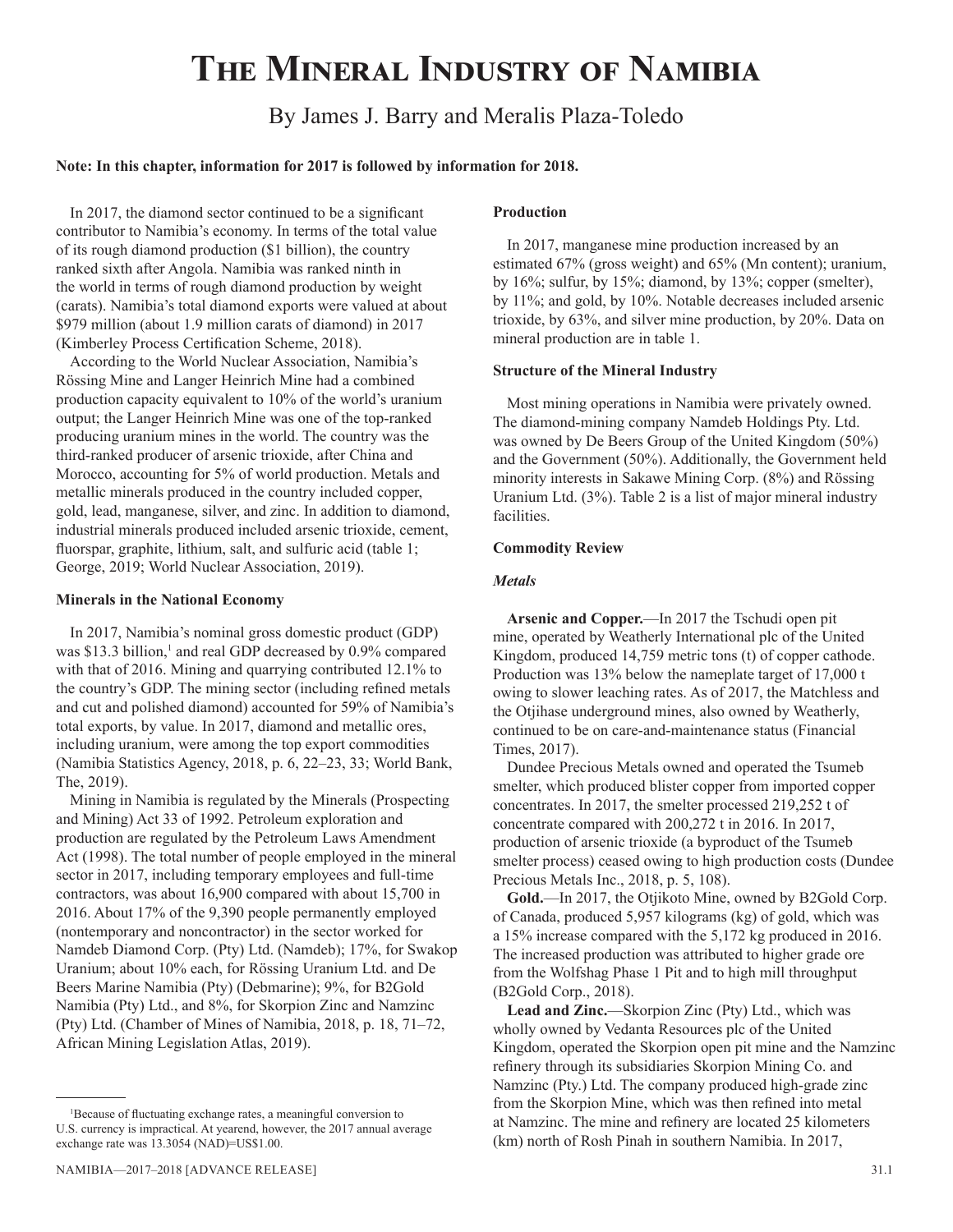Vedanta Resources continued the Pit 112 expansion project, which was expected to increase the mine life of the Skorpion Mine to 3 years from 0.5 years and to increase the current reserves to 4.2 million metric tons at an average grade of 9.9% from 0.9 million tons at an average grade of 6.5% (Vedanta Resources plc, 2017, p. 83).

Rosh Pinah Zinc Corp. (Pty) Ltd. (a subsidiary of Switzerland-based Glencore plc) operated the Rosh Pinah Mine. In 2017, the mine produced a total of 97,364 t of zinc concentrate and 13,915 t of lead concentrate compared with 80,560 t and 14,862 t of zinc and lead concentrates, respectively, in 2016. The decrease in production of lead was attributed to lower ore grades (Chamber of Mines of Namibia, 2018, p. 17).

## *Industrial Minerals*

**Diamond.**—According to the Kimberley Process Certification Scheme, production of diamond increased by 13% to 1,948,412 carats from 1,718,000 in 2016. In 2017, Namdeb Holdings had operations that produced a total of 1,804,000 carats of diamond compared with 1,573,000 in 2016. In June 2017, Debmarine Namibia (Debmarine), which was part of Namdeb Holdings officially inaugurated the mining vessel *SS Nujoma*, a deepwater diamond exploration and sampling vessel. The new vessel's technology will allow larger deepsea sample collection at improved rates (Chamber of Mines of Namibia, 2018, p. 5, 12, 70; Kimberley Process Certification Scheme, 2018).

# *Mineral Fuels and Related Materials*

**Uranium.**—Rössing Uranium, which was owned by Rio Tinto plc of the United Kingdom, produced 2,110 t of uranium oxide ( $U_3O_8$ )—an increase of 14% from the 1,850 t produced in 2016. In its first full year of operation, the Husab uranium mine [owned by Taurus Minerals Ltd. of Hong Kong and Epangelo Mining Company (Proprietary) Ltd.] produced 1,345 t of  $U_3O_8$ . The mine was expected to reach full capacity of 5,500 metric tons per year (t/yr) of  $U_3O_8$  by 2019 (table 2; Chamber of Mines of Namibia, 2018, p. 17, 70).

# **MINERAL INDUSTRY HIGHLIGHTS IN 2018**

In 2018, Namibia's nominal GDP was \$14.5 billion<sup>2</sup> and its real GDP decreased by 0.1%. Mining and quarrying accounted for 14% of real GDP and increased by 22% in real value. In 2018, the mining industry directly employed 16,224 people (Chamber of Mines of Namibia, 2018, p. 24; Namibia Statistics Agency, 2019, p. 23–25).

Notable increases in mineral commodity production in 2018 included graphite, 56%; uranium, 31%; diamond and salt, 23% each; cement, 19%; and lead (Pb content), 15%. Notable production decreases included that of silver, by 33%; primary zinc smelter production, 20%; manganese (Mn content), 17%; gold, 15%; and zinc mine, 11%.

In 2018, Desert Lion Energy Inc. of Canada sold 30,321 t of lithium carbonate concentrate from the Rubicon and Helikon lithium mines. The concentrate was recovered from existing stockpiles. Additional production and shipments came to a halt in the second half of 2018 owing to a sudden downturn in the price of lithium. In November, the company completed a preliminary economic assessment (PEA) of the Rubicon and Helikon Mine sites. The results of the PEA included a mine, concentrator with an estimated capacity of 227,000 t/yr of lepidolite concentrate, and a conversion plant near Walvis Bay with estimated production of about 20,000 t/yr of battery-grade lithium carbonate (Desert Lion Energy Inc. 2019, p. 2, 9).

The Namib Lead and Zinc Project, operated by North River Resources plc of London, was an effort to redevelop the Namib lead mine. The project was located about 75 km from Walvis Bay. Joint Ore Reserves Committee (JORC)-compliant ore reserves for the project included 611,000 t with a 2.3% lead grade, a 6.6% zinc grade, and 49 grams per metric ton silver. Construction began on the project in April, and the company expected to reach full production in the first half of 2019 (North River Resources plc, 2018a, b).

## **Outlook**

The mining sector in Namibia is likely to continue growing. Contributing to the sector's growth is the redevelopment of the Uis tin mine, where a bankable feasibility study is expected to be completed in 2019 and production is projected to begin in 2021. Resumption of Desert Lion Energy's lithium-mining operations will also benefit the sector. Price fluctuations will continue to affect uranium production, however, as has already happened with the suspension of operations at the Langer Heinrich Mine (Chamber of Mines of Namibia, 2018, p. 25, 57, 58).

#### **References Cited**

African Mining Legislation Atlas, 2019, Summary—Namibia: African Mining Legislation Atlas May 5. (Accessed April 21, 2020, at https://www.a-mla.org/ countries/35?name=Namibiaundefined.)

- B2Gold Corp., 2018, B2Gold reports record fourth quarter and full-year gold production in 2017; New Fekola Mine produces 111,450 ounces in 2017 during ramp-up, 123% above budget: Vancouver, British Columbia, Canada, B2Gold Corp., March 31, 93 p. (Accessed August 13, 2019, at https://www.b2gold.com/news/2018/index.php?content\_id=570.)
- Chamber of Mines of Namibia, 2018, Annual review 2017: Windhoek, Namibia, Chamber of Mines of Namibia, 88 p. (Accessed August 13, 2019, at http://www.chamberofmines.org.na/index.php/publications/annual-reviews/.)
- Desert Lion Energy Inc., 2019, Management's discussion and analysis for the year ended December 31, 2018: Toronto, Ontario, Canada, Desert Lion Energy Inc., March 18, 25 p. (Accessed November 1, 2019, at https://www.sedar.com/DisplayCompanyDocuments. do?lang=EN&issuerNo=00008403.)
- Dundee Precious Metals Inc., 2018, 2017 Annual report—Delivering on our strategy: Toronto, Ontario, Canada, Dundee Precious Metals Inc., February 15, 138 p. (Accessed August 13, 2019, at https://s21.q4cdn. com/589145389/files/doc\_financials/English/2017/Dundee-AR-2017.pdf.)
- Financial Times, 2017, Weatherly International PLC—Final results for the year ended 30 June 2017: Financial Times, December 11. (Accessed August 13, 2019, at https://markets.ft.com/data/announce/full?dockey=1323- 13459956-6BKDHN0LQ8CKMPS4F17QJB2LAQ.)

<sup>2</sup> Because of fluctuating exchange rates, a meaningful conversion to U.S. currency is impractical. At yearend, however, the 2018 annual average exchange rate was 13.2311 (NAD)=US\$1.00.

George, M.W., 2019, Arsenic: U.S. Geological Survey Mineral Commodity Summaries 2019, p. 24–25.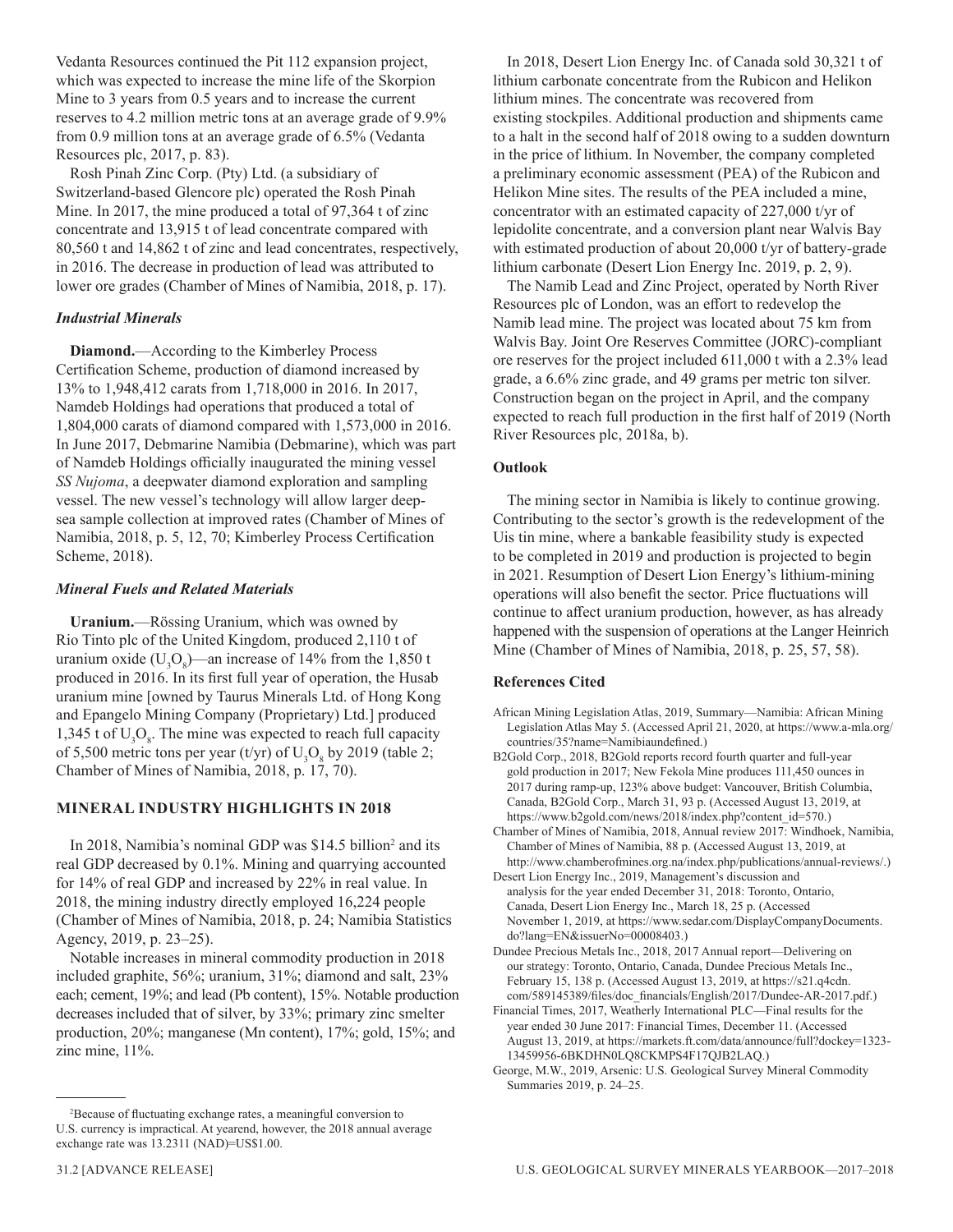Kimberley Process Certification Scheme, 2018, Annual global summary—2017 production, imports, exports, and KPC counts: Kimberley Process Certification Scheme, 1 p. (Accessed August 13, 2019, at https://kimberleyprocessstatistics.org/static/pdfs/public\_statistics/2017/ 2017GlobalSummary.pdf.)

Namibia Statistics Agency, 2018, Annual national accounts 2017: Windhoek, Namibia, Namibia Statistics Agency, 46 p. (Accessed August 13, 2019, at https://cms.my.na/assets/documents/Annual\_National\_Accounts\_2017.pdf.)

Namibia Statistics Agency, 2019, Preliminary annual national accounts 2018: Windhoek, Namibia, Namibia Statistics Agency, 49 p. (Accessed November 1, 2019, at https://d3rp5jatom3eyn.cloudfront.net/cms/assets/

documents/Preliminary\_National\_Accounts\_20181.pdf.) North River Resources plc, 2018a, Namib Project proceeds into construction: London, United Kingdom, North River Resources plc, April 11, 2 p. (Accessed November 1, 2019, at http://www.northriverresources.com/ documents/NamibProjectproceedsintoconstruction.pdf.)

- North River Resources plc, 2018b, Operations—Namibia–Namib Lead-Zinc Project: London, United Kingdom, North River Resources plc. (Accessed November 1, 2019, at http://www.northriverresources.com/project-namib.aspx.)
- Vedanta Resources plc, 2017, Annual report FY2017: London, United Kingdom, Vedanta Resources plc, May 24, 268 p. (Accessed August 13, 2019, at http://www.vedantaresources.com/media/213717/vedanta\_resources\_ar\_ fy2017.pdf.)
- World Bank, The, 2019, Namibia: Washington, DC, The World Bank. (Accessed August 13, 2019, at https://data.worldbank.org/country/namibia.)
- World Nuclear Association, 2019 Uranium in Namibia: London, United Kingdom, World Nuclear Association, May. (Accessed August 13, 2019, at http://www.world-nuclear.org/information-library/country-profiles/countriesg-n/namibia.aspx.)

#### TABLE 1 NAMIBIA: PRODUCTION OF MINERAL COMMODITIES<sup>1</sup>

#### (Metric tons, gross weight, unless otherwise specified)

| Commodity <sup>2</sup>                        |                      | 2014                     | 2015                     | 2016                  | 2017               | 2018              |
|-----------------------------------------------|----------------------|--------------------------|--------------------------|-----------------------|--------------------|-------------------|
| <b>METALS</b>                                 |                      |                          |                          |                       |                    |                   |
| Copper:                                       |                      |                          |                          |                       |                    |                   |
| Mine, concentrates:                           |                      |                          |                          |                       |                    |                   |
| Gross weight                                  |                      | 21,720                   | 21,839                   | 19,503                |                    |                   |
| Cu content                                    |                      | 5,249                    | $3,351$ <sup>r</sup>     | 262 r                 | 68                 |                   |
| Leaching, electrowon                          |                      |                          | 10,659                   | 16,391                | 15,466             | 15,177            |
| Smelter, primary, blister                     |                      | 36,877 r                 | 45,220 r                 | 40,869 r              | 45,523             | 48,970            |
| Gold, mine, Au content <sup>3</sup>           | kilograms            | $2,140$ <sup>r</sup>     | $6,009$ <sup>r</sup>     | $6,604$ <sup>r</sup>  | 7,272              | 6,171             |
| Lead, mine, including lead-zinc concentrates: |                      |                          |                          |                       |                    |                   |
| Gross weight                                  |                      | 22,317                   | 18,521                   | 14,862                | 13,915             | 14,068            |
| Pb content <sup>e</sup>                       |                      | 11,200                   | 9,300                    | 7,500                 | 7,100              | 8,200             |
| Manganese, mine, concentrate, 44% Mn:         |                      |                          |                          |                       |                    |                   |
| Gross weight                                  |                      | $104,527$ <sup>r</sup>   | $110,000$ r, e           | 48,000 r, e           | $80,000$ $\degree$ | 65,800 $^{\circ}$ |
| Mn content                                    |                      | 36,584 <sup>r</sup>      | 38,360 r                 | $16,896$ <sup>r</sup> | 27,915             | 23,045            |
| Silver, mine, Ag content                      | kilograms            | $1,129$ <sup>r</sup>     | $11,555$ <sup>r</sup>    | $8,771$ <sup>r</sup>  | 7,014              | 4,666             |
| Zinc:                                         |                      |                          |                          |                       |                    |                   |
| Mine, ore and concentrate, Zn content         |                      | $173,665$ <sup>r</sup>   | 123,529 r                | 124,749 r             | 132,584            | 118,435           |
| Smelter, primary                              |                      | $118,665$ <sup>r</sup>   | 71,818 <sup>r</sup>      | 88,650 <sup>r</sup>   | 83,768             | 67,122            |
| <b>INDUSTRIAL MINERALS</b>                    |                      |                          |                          |                       |                    |                   |
| Arsenic trioxide                              |                      | $1,520$ <sup>r</sup>     | 1,960                    | 1,900 °               | 700 <sup>°</sup>   | 700 <sup>°</sup>  |
| Cement, hydraulic                             | thousand metric tons | 731                      | 796                      | 778                   | 780 <sup>°</sup>   | 930 $e$           |
| Diamond, gem, unspecified                     | thousand carats      | 1,918                    | 2,053                    | 1,718                 | 1,948              | 2,397             |
| Fluorspar, acid grade, 97% CaF <sub>2</sub>   |                      | 65,485                   | --                       | $1,495$ <sup>r</sup>  | $\overline{a}$     |                   |
| Graphite, crystalline flake                   |                      | $-$                      | $\overline{a}$           | $\sim$ $\sim$         | 2,216              | 3,456             |
| Lithium, lepidolite                           |                      | --                       | $\overline{\phantom{a}}$ | --                    | $- -$              | 30,000            |
| Salt                                          |                      | 797,405                  | 732,980                  | 835,539               | 879,555            | 1,085,855         |
| Sulfur, compounds, sulfuric acid:             |                      |                          |                          |                       |                    |                   |
| Gross weight                                  | thousand metric tons | $-$                      | --                       | 192                   | 221                | 240               |
| S content                                     | do.                  | $\overline{\phantom{a}}$ | $\overline{\phantom{a}}$ | 63                    | 72                 | 79                |
| MINERAL FUELS AND RELATED MATERIALS           |                      |                          |                          |                       |                    |                   |
| Uranium, mine, uranium oxide, U content       |                      | 3,255                    | 2,993                    | 3.654                 | 4.224              | 5,525             |

<sup>e</sup>Estimated. <sup>r</sup>Revised. do. Ditto. -- Zero.

<sup>1</sup>Table includes data available through October 7, 2019. All data are reported unless otherwise noted. Estimated data are rounded to no more than three significant digits.

<sup>2</sup>In addition to the commodities listed, agate, aquamarine, amethyst, basalt, blue chalcedony, lead dusts, picture stone, pietersite, rose quartz, sand and gravel, sepiolite, smokey quartz, topaz, tourmaline, and wollastonite may have been produced, but available information was inadequate to make reliable estimates of output.

 $3$ Does not include gold recovered as a byproduct of copper mining.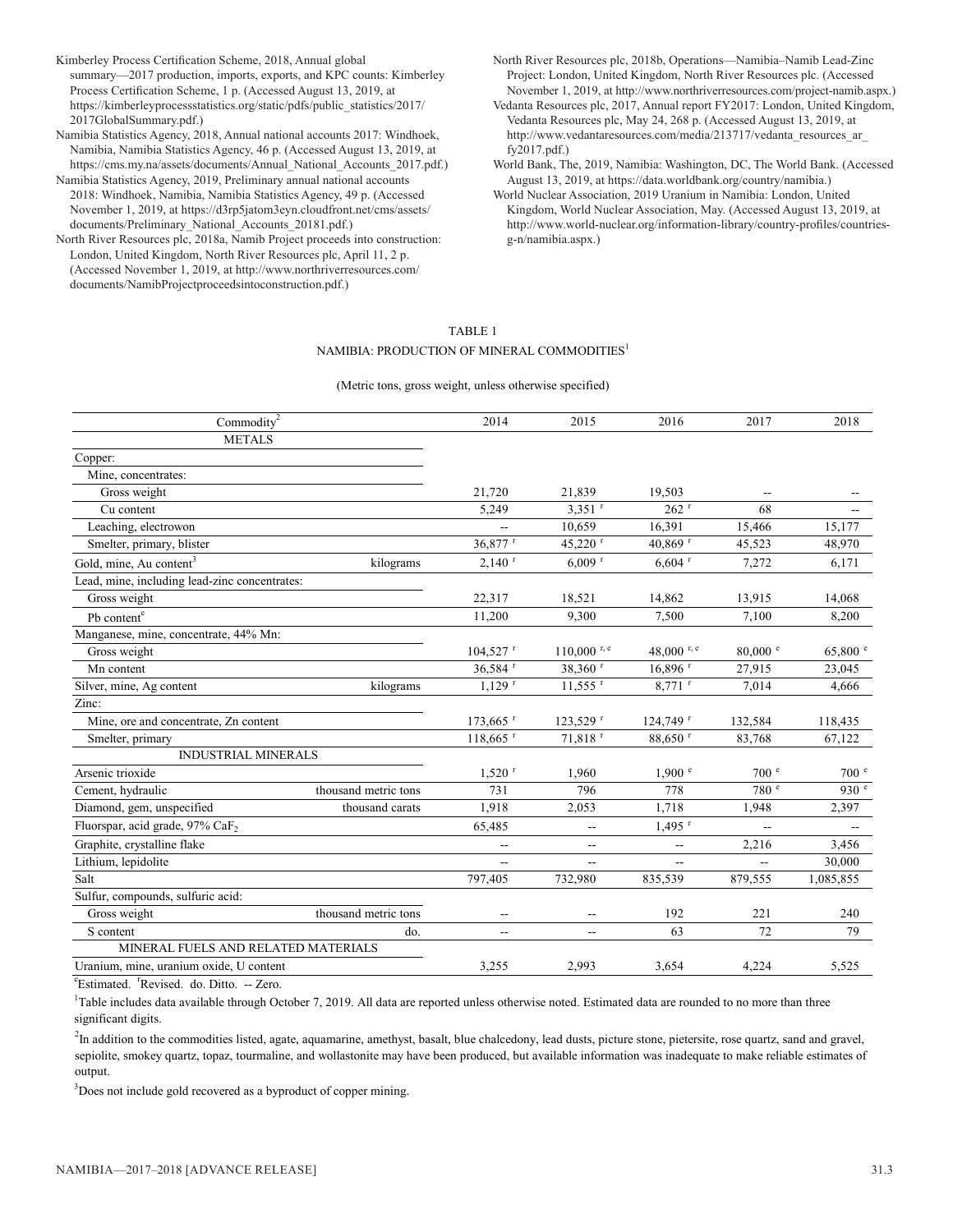#### TABLE 2 NAMIBIA: STRUCTURE OF THE MINERAL INDUSTRY IN 2018

## (Metric tons unless otherwise specified)

|                                    |                  | Major operating companies and                                                                                                                                        |                                                                                                                                                              | Annual    |
|------------------------------------|------------------|----------------------------------------------------------------------------------------------------------------------------------------------------------------------|--------------------------------------------------------------------------------------------------------------------------------------------------------------|-----------|
| Commodity                          |                  | major equity owners                                                                                                                                                  | Location of main facilities                                                                                                                                  | capacity  |
| Cement                             |                  | Ohorongo Cement (Pty) Ltd. (Ohorongo) (Schwenk<br>Zement KG, 60%; Industrial Development Corp.,<br>20%; Development Bank of Namibia, 11.72%;                         | Cement plant, Otjozondjupa region,<br>near Otavi                                                                                                             | 800,000   |
|                                    |                  | Development Bank of South Africa, 7.3%)                                                                                                                              |                                                                                                                                                              |           |
| Do.                                |                  | Whale Rock Cement                                                                                                                                                    | Otjiwarongo                                                                                                                                                  | 1,200,000 |
| Copper:                            |                  |                                                                                                                                                                      |                                                                                                                                                              |           |
| Mine, concentrates                 |                  | Ongopolo Mining Ltd. (Weatherly Mining Namibia                                                                                                                       | Central operations, includes the Otjihase                                                                                                                    | 8,000     |
|                                    |                  | Ltd., 97.5%, and Labour Investment Holdings, 2.5%)                                                                                                                   | Mine <sup>1</sup> and concentrator, about<br>18 kilometers northeast of Windhoek:<br>and the Matchless Mine, 30 kilometers<br>southwest of the Otjihase Mine |           |
| Do.                                |                  | do.                                                                                                                                                                  | Northern operations, includes the                                                                                                                            | 17,000    |
|                                    |                  |                                                                                                                                                                      | Tschudi and the Tsumeb West Mines,<br>and the Tsumeb concentrator                                                                                            |           |
| Metal, blister copper              |                  | Dundee Precious Metals Tsumeb (Proprietary) Ltd.<br>(Dundee Precious Metals Inc., 100%)                                                                              | Smelter at Tsumeb, 430 kilometers north<br>of Windhoek                                                                                                       | 60,000    |
| Diamond                            | carats           | De Beers Marine Namibia (Pty) Ltd. (Debmarine)<br>[Namdeb Holdings Pty. Ltd. (De Beers Group, 50%,<br>and Government, 50%), 100%]                                    | Atlantic 1, mining license area 47,<br>offshore Sperrgebiet                                                                                                  | 1,300,000 |
| Do.                                | do.              | Namdeb Diamond Corp. (Pty) Ltd. (Namdeb)<br>[Namdeb Holdings Pty. Ltd. (De Beers Group, 50%,<br>and Government, 50%), 100%]                                          | Orange River Mines, mining license area 42,<br>onshore, from mouth of Orange<br>River east to Sendelingsdrif; includes<br>the Auchas and the Daberas Mines   | 120,000   |
| Do.                                | do.              | do.                                                                                                                                                                  | Mining Area 1, mining license area 43,<br>Orange River at Oranjemund to<br>145 kilometers north of Oranjemund                                                | 1,000,000 |
| Do.                                | do.              | do.                                                                                                                                                                  | Elizabeth Bay Mine, mining license area 45,<br>onshore and offshore Sperrgebiet<br>24 kilometers south of Luderitz                                           | 210,000   |
| Do.                                | do.              | do.                                                                                                                                                                  | Sendelingsdrif Mine, 80 kilometers from<br>Oranjemund and 20 kilometers south of the<br>town of Rosh Pinah                                                   | 45,000    |
| Do.                                | do.              | do.                                                                                                                                                                  | Red Area Complex diamond sorting<br>plant 2, Oranjemund                                                                                                      | <b>NA</b> |
| Do.                                | do.              | Sakawe Mining Corp. (Samicor) (Leviev Group, 76%;<br>Longlife Mining Corp., 10%; Government, 8%;<br>Sakawe Mining Corp. employees, 4%; Namibia Youth<br>Service, 2%) | Offshore mining licenses, near<br>Luderitz Bay                                                                                                               | 260,000   |
| Do.                                | do.              | Shallow marine and coastal area<br>contractors                                                                                                                       |                                                                                                                                                              | 68,000    |
| Fluorspar, acid<br>grade           |                  | Okorusu Fluorspar (Pty.) Ltd. (Solvay SA, 100%)                                                                                                                      | Okorusu Mine and processing plant at<br>Otjiwarongo                                                                                                          | 120,000   |
| Gold:<br>Concentrate, Au           | kilograms        | Guinea Fowl Investments Twenty Six (QKR Corp.                                                                                                                        | Navachab Mine, 170 kilometers                                                                                                                                | 2,700     |
| content                            |                  | Ltd., 92.5%, and Epangelo Mining Company<br>(Pty) Ltd., 7.5%)                                                                                                        | northwest of Windhoek                                                                                                                                        |           |
| Do.                                | do.              | B2Gold Corp., 90%, and EVI Mining (Pty) Ltd., 10%                                                                                                                    | Otjikoto Mine, 300 kilometers north of<br>Windhoek                                                                                                           | 6,200     |
| Metal                              | do.              | Namibia Custom Smelters (Pty.) Ltd. (Dundee<br>Precious Metals Inc., 100%)                                                                                           | Coproduct contained in blister copper<br>produced at the Tsumeb smelter                                                                                      | 400       |
| Graphite                           |                  | Imerys Gecko Holdings (Pty) Ltd. (Imerys S.A., 51%,<br>and Gecko Namibia, 49%)                                                                                       | Okanjande Mine, 14 kilometers south of<br>Otjiwarongo                                                                                                        | 20,000    |
| Lead, Pb content of<br>concentrate |                  | Rosh Pinah Zinc Corp. (Pty.) Ltd.<br>(Glencore plc., 80.1%)                                                                                                          | Rosh Pinah Mine, 800 kilometers south of<br>Windhoek <sup>1</sup>                                                                                            | 20,000    |
|                                    | $f_{\text{tal}}$ |                                                                                                                                                                      |                                                                                                                                                              |           |

See footnotes at end of table.